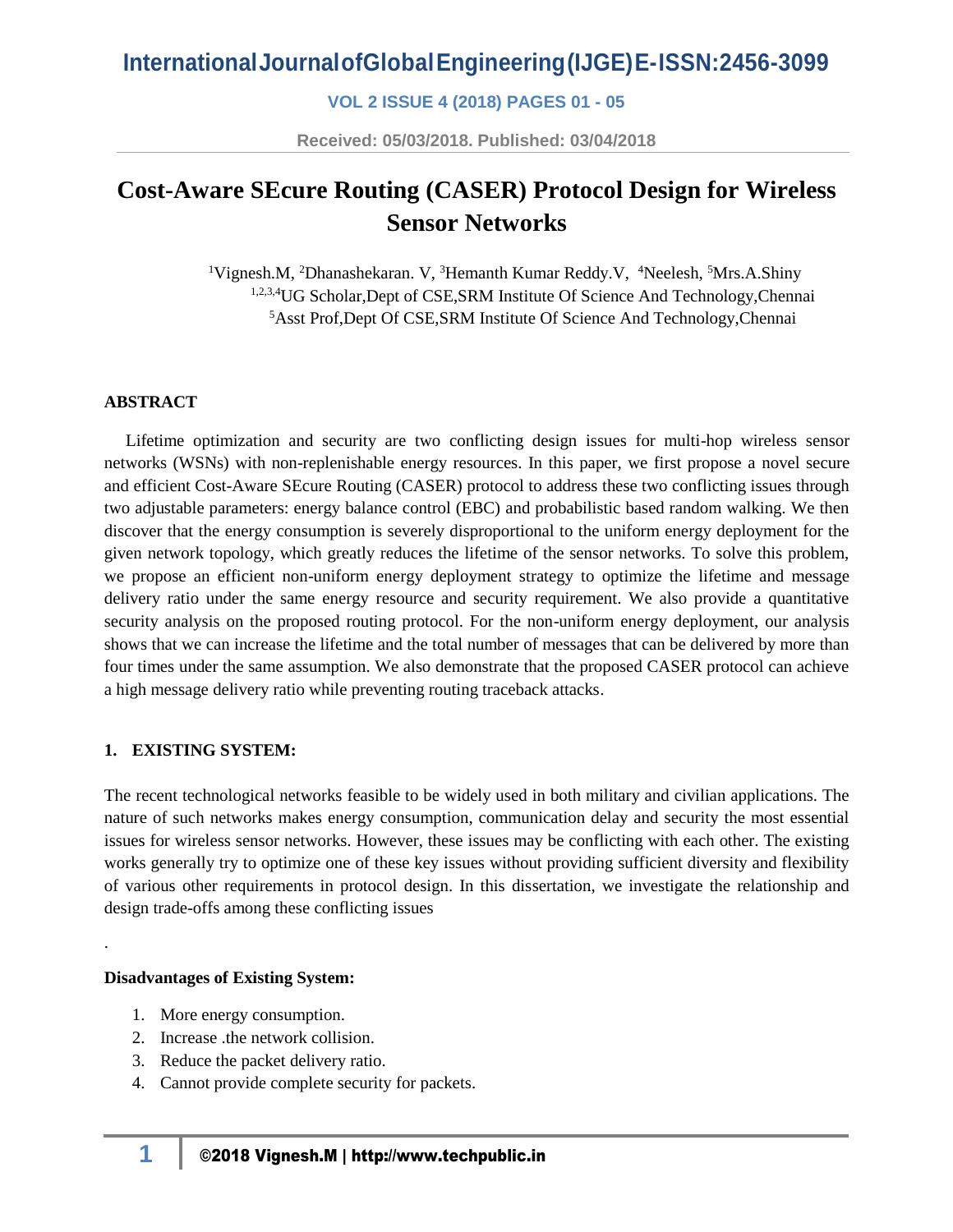## **VOL 2 ISSUE 4 (2018) PAGES 01 - 05**

**Received: 05/03/2018. Published: 03/04/2018**

## **2. PROPOSED SYSTEM**



Fig 1.Class Diagram

We propose a geography-based secure and efficient Cost-Aware SEcure routing (CASER) protocol for WSNs without relying on flooding. CASER allows messages to be transmitted using two routing strategies, random walking and deterministic routing, in the same framework. The distribution of these two strategies is determined by the specific security requirements. This scenario is analogous to delivering US Mail through USPS: express mails cost more than regular mails; however, mails can be delivered faster. The protocol also provides a secure message delivery option to maximize the message delivery ratio under adversarial attacks. In addition, we also give quantitative secure analysis on the proposed routing protocol.

### **Advantages of Proposed System:**

- 1. Reduce the time delay.
- 2. Balanced energy consumption.
- 3. Maximize life time of wireless sensor networks.
- 4. Secure message delivery.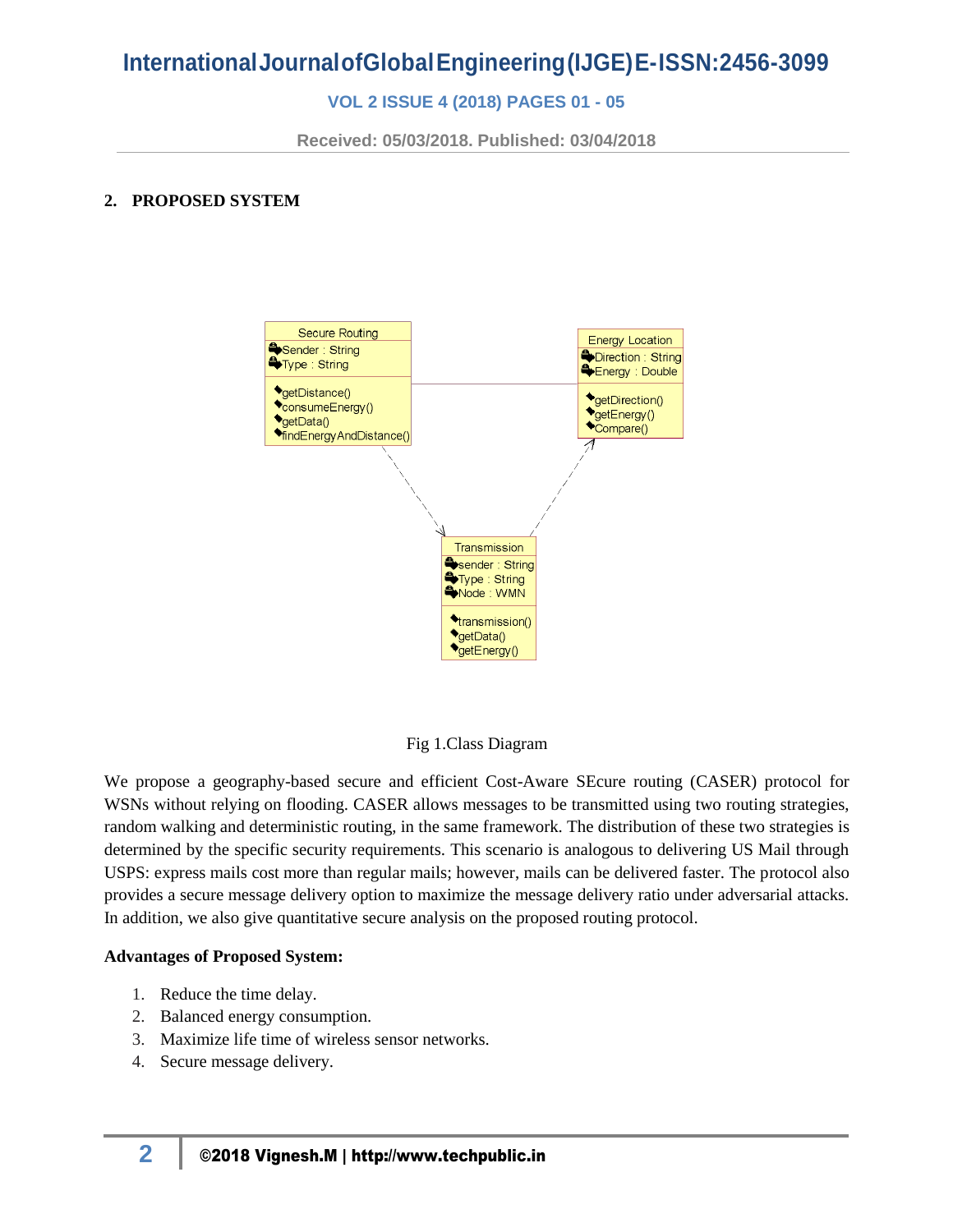# **InternationalJournalofGlobalEngineering(IJGE)E-ISSN:2456-3099**

## **VOL 2 ISSUE 4 (2018) PAGES 01 - 05**

**Received: 05/03/2018. Published: 03/04/2018**

#### **3. MODULES**

- 1. Network Creation Module
- 2. Routing Module
- 3. Energy balance control module
- 4. Security module

#### **Network Creation:**

In this module, we are designing the wireless sensor network by giving node size. When we give the node size, the network divided as four grids such as upper direction, down direction, backward direction and forward direction. And in our network we have only one Sink node and it is only destination for all /[nodes. We can assign the node IDs to recognize nodes by the sink node in the message transmission.

#### **Routing:**

In this module, we have two types of routing strategies are designed and their names are deterministic routing and random walk. After give the node size, we have to choose type of routing in the network. If we choose deterministic routing, EBC parameter will work in the network. If we choose random walk routing then along with EBC, Random walk parameter also worked in the network to deliver a message from sender to sink node.

#### **Energy Balance Control:**

Through the EBC, energy consumption from the sensor nodes with relatively lower energy levels can be regulated and controlled.

#### **Security:**

The selection of shortest path routing and random walking strategies is probabilistically controlled by the security level

#### **SYSTEM CONFIGURATION**

#### **Hardware Configuration**

- Processor Pentium IV
- Speed 1.1 Ghz
- RAM 256 MB(min)
- Hard Disk 20 GB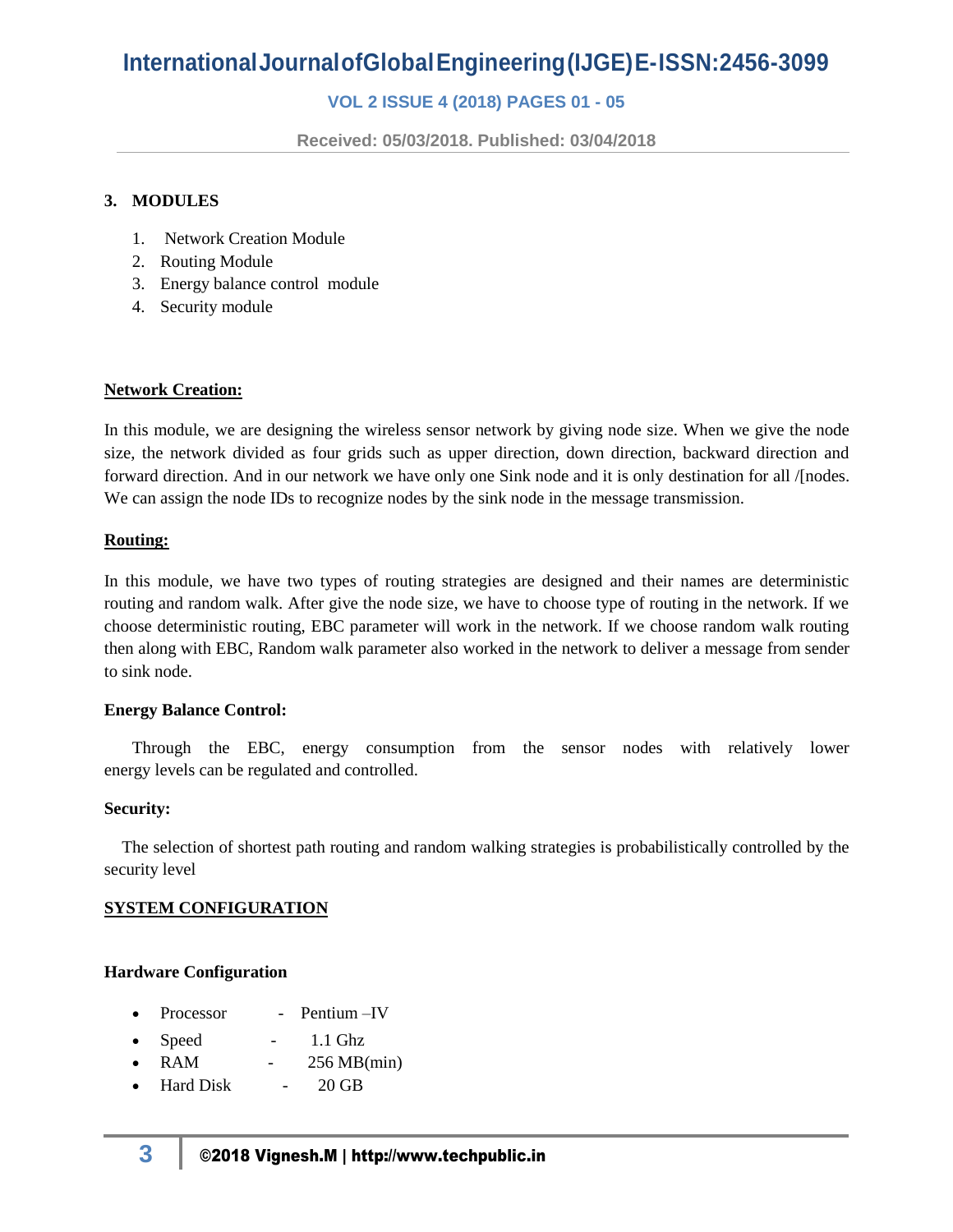# **InternationalJournalofGlobalEngineering(IJGE)E-ISSN:2456-3099**

## **VOL 2 ISSUE 4 (2018) PAGES 01 - 05**

**Received: 05/03/2018. Published: 03/04/2018**

#### **Software Configuration**

- Operating System : Windows XP
- Programming Language : JAVA.

#### **SCREENSHOTS**

| New Text Document - Notepad<br>File Edit Format View Help | CASER<br>COST-AWARE SECURE ROUTING (CASER) PROTOCOL DESIGN FOR WIRELESS<br><b>SENSOR NETWORKS</b><br><b>CONNECTED</b><br>ECTRECTED | $ -$<br>$\mathbf{x}$              |
|-----------------------------------------------------------|------------------------------------------------------------------------------------------------------------------------------------|-----------------------------------|
|                                                           | Create Network                                                                                                                     |                                   |
|                                                           |                                                                                                                                    |                                   |
| $\bullet$<br>റ                                            | 肾<br>$\frac{1}{\sqrt{2}}$<br>人<br><b>PM</b>                                                                                        | 1:05 PM<br>▲ 階 幅 (0)<br>1/11/2016 |

### Fig 2. WELCOME SCREEN

| New Text Document - Notepad                  | <b>ROBERT X-8</b><br>A Node Designing Form                     | $ \sigma$ $\times$           |
|----------------------------------------------|----------------------------------------------------------------|------------------------------|
| File Edit Format View Help                   |                                                                |                              |
|                                              | COST-AWARE SECURE ROUTING (CASER) PROTOCOL DESIGN FOR WIRELESS |                              |
|                                              | <b>SENSOR NETWORKS</b>                                         |                              |
|                                              | Node Designing Form                                            |                              |
|                                              |                                                                |                              |
|                                              | 20<br>Network Size                                             |                              |
|                                              | Deterministic Routing -<br><b>Routing Type</b>                 |                              |
|                                              | <b>Show Network</b>                                            |                              |
|                                              |                                                                |                              |
|                                              |                                                                |                              |
|                                              |                                                                |                              |
|                                              |                                                                |                              |
|                                              |                                                                |                              |
|                                              |                                                                |                              |
|                                              |                                                                |                              |
|                                              |                                                                |                              |
|                                              |                                                                |                              |
|                                              |                                                                |                              |
|                                              |                                                                |                              |
|                                              |                                                                |                              |
|                                              |                                                                |                              |
|                                              |                                                                |                              |
|                                              |                                                                |                              |
|                                              |                                                                |                              |
|                                              |                                                                |                              |
|                                              |                                                                |                              |
|                                              |                                                                |                              |
|                                              |                                                                |                              |
|                                              |                                                                |                              |
|                                              |                                                                |                              |
|                                              |                                                                |                              |
|                                              |                                                                |                              |
|                                              |                                                                |                              |
|                                              |                                                                |                              |
| $\bullet$<br>D<br><b>AO</b><br><b>CELENT</b> | $\lambda$ $\mu$ $\mu$<br>$\mathbb{Z}$ in                       | 1:08 PM<br>$-12.52 + 0.$<br> |

Fig 3. NODE DESIGNING FORM